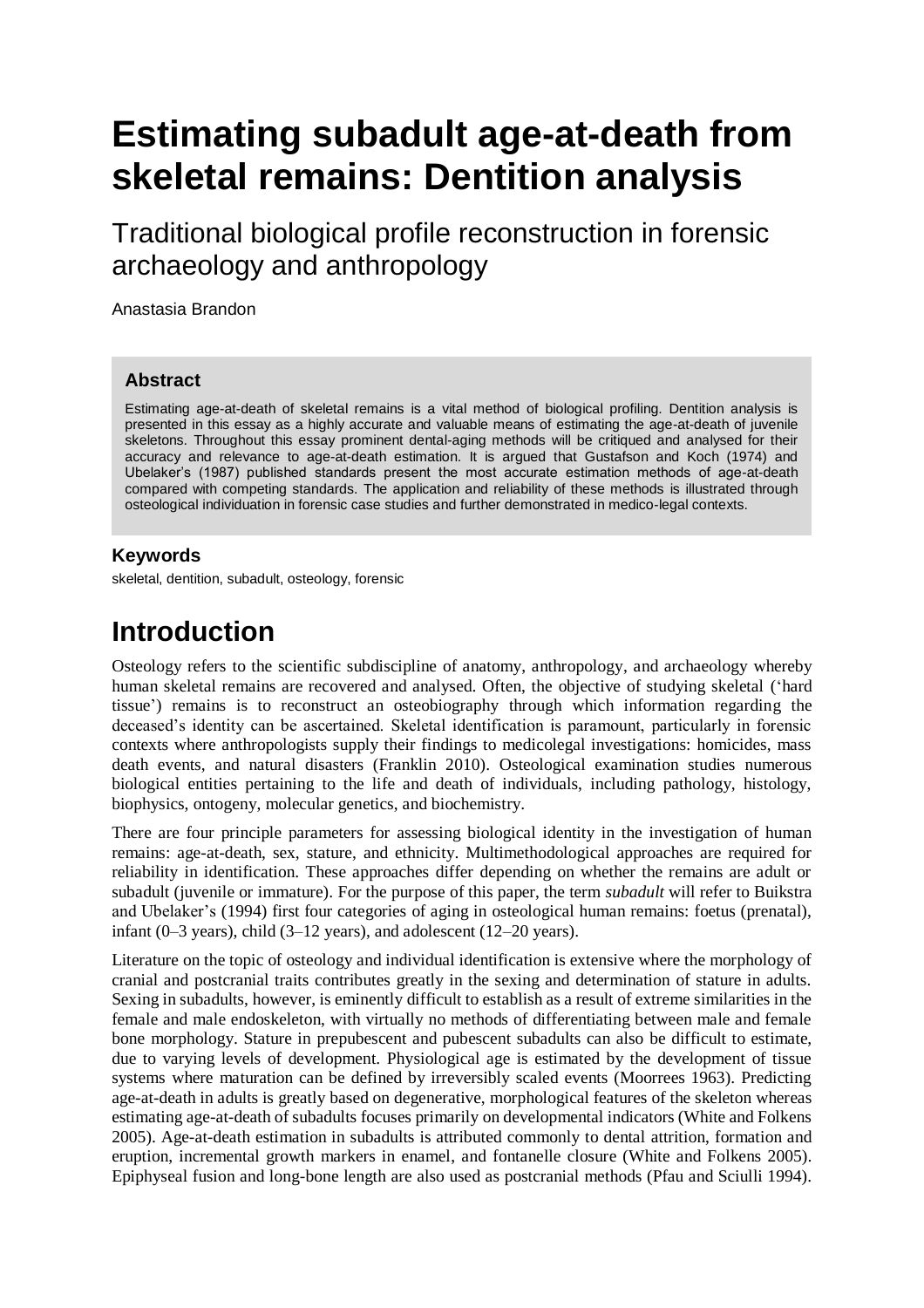Age-at-death estimation is regarded as the most reliable parameter of subadult identification from skeletal analysis, due to the precise morphological measurements and categories in which ontogenic skeletons can be classified.

The purpose of this paper is to critically analyse various methodological approaches for the age-at-death estimation of subadult skeletal remains and evaluate the methods, accuracy, and research concerning these techniques. Standards of dental attrition, eruption, and growth will be identified and analysed. The subsequent portion of this paper will exemplify forensic case studies which have demonstrated the application of dentition analyses as a vehicle in estimating the age-at-death, assigning identity, and presenting relevant evidence relating to juvenile skeletal remains in a medicolegal context.

#### **Dentition**

Dentition represents a pre-eminent developmental characteristic useful for biological aging, particularly in juveniles. Tooth-crown morphology can only be altered by attrition, trauma, or demineralisation succeeding crown eruption. Dentition can determine information such as age, sex, ethnicity, occupation, and habits as well as dental pathology, restorations, and dental anomalies (Krishan et al. 2015). Chronological age can be determined using forensic odontology techniques pertaining to root development radiography, mineralisation, tooth emergence, formation patterns, attritional wear, and enamel histology (Moorrees et al. 1963). Enamel maturation occurs via crystallite growth upon mineralisation. The major marker of the enamel is the striae of Retzius, an incremental brown striae (linear ridged marking) within the tooth enamel which reflects physiological stress associated with ontogeny and growth, similar to that of the neonatal line; it is produced by the shock caused by the birthing process (Moorrees et al. 1963). It is important to note that the striae of Retzius is not due to a matrix malformation, but rather a mineral unavailability displaying gaps in the enamel (Skinner and Anderson 1991).

## **Age variation at formation stages**

Prominent tooth-formation standards often applied are those of Moorrees et al. (1963); permanent and deciduous teeth and the composite visual system are largely of Buikstra and Ubelaker (1994). Incremental growth markers in enamel have also been reviewed as a relevant method for aging juvenile dentition, posed by Skinner and Anderson (1991).

Moorrees et al.'s (1963) *Age Variation of Formation Stages* is a study based on the dental development and calcification of North American white children of middle-socioeconomic grouping (136 M, 110 F), which gave rise to a series of subadult aging chronologies (tooth-formation stages) frequently used in determining age of teeth. Materials of the study also included data from Harvard University's Forysth Dental infirmary and permanent maxillary and mandibular central and lateral incisor intraoralradiographs (Moorrees et al. 1963). Results indicated permanent mandibular teeth (C-M3) were formed postnatal, where initial crown formation occurred of the permanent canine at the age of six months, the first premolar at 1.8 years, the second premolar at three years, 3.5 years for the second molar and 9.4 years for the third molar (Moorrees et al. 1963). At twelve years of age, the mature root length was identified for all permanent teeth, excluding the third molar in which the tooth crown completion was attained (Moorrees et al. 1963). The 'normal' tooth-formation stages of permanent mandibular canines, premolars, and molars have been charted along a chronological age axis as a method for aging individuals from 0–25 years (Moorrees et al. 1963). Whilst this method presents helpful guidelines for the aging of subadult dentition, in practice the assessment of dental maturation would be affected by: variation of developmental rates, experience of recognising sequential stages of development, availability of earlier records of the individual to reference previous dental development, and a variance sex rate of 0.5 years. Hence, these factors would influence accuracy in a forensic age-at-death context of indeterminate sex (Moorrees et al. 1963).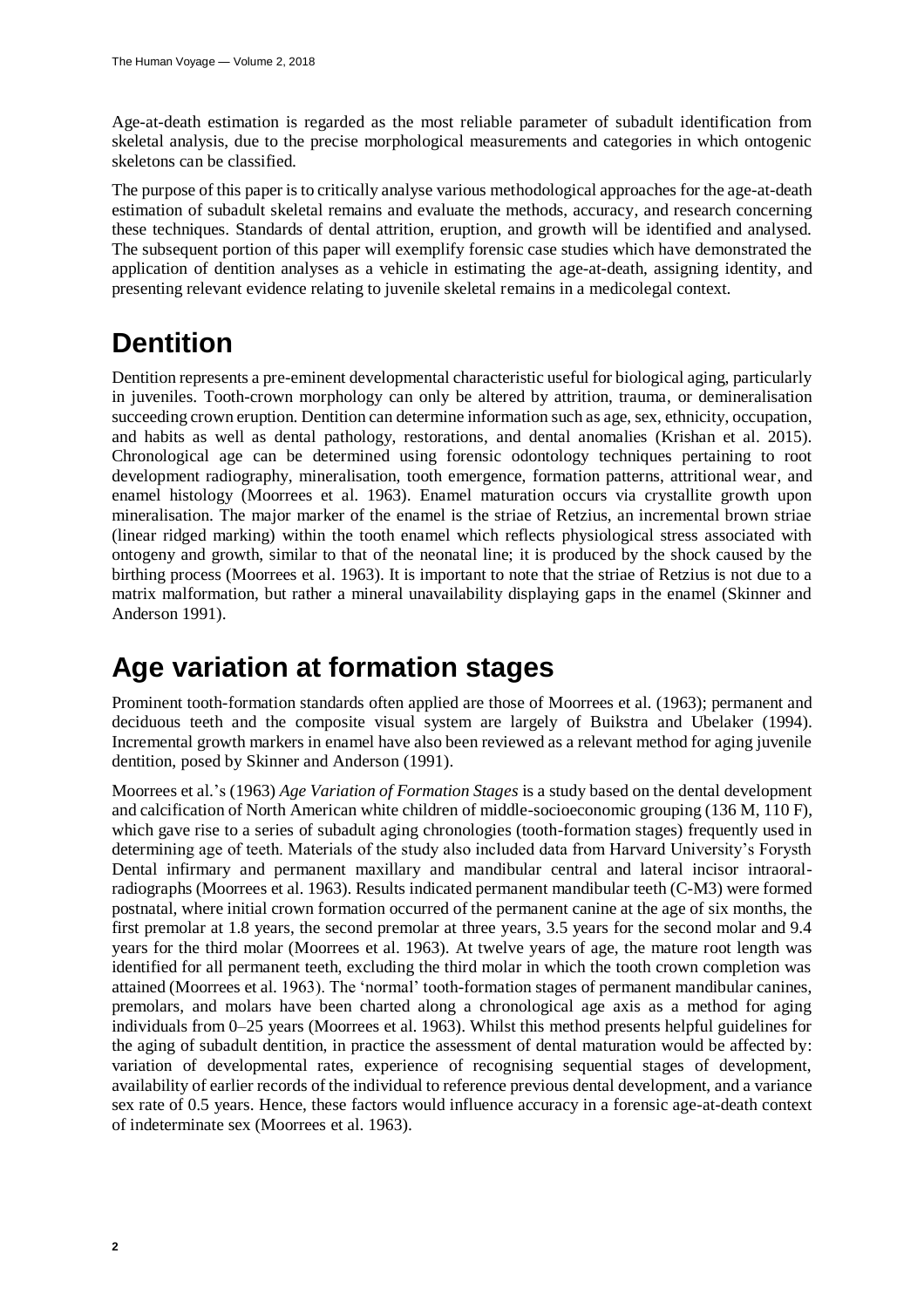#### **Human skeletal remains: Excavation, analysis and interpretation**

Ubelaker's (1987) *Estimating Age At Death From Immature Skeletons* system provides schematic representations of tooth formation and eruption relevant to remains aged five months in utero through to 35 years. Ubelaker's categoric charts have been extensively reviewed and modified for different ancestral groups and separate female and male charts have been developed. The data of this standard is derived greatly from previous studies of Native North American populations. The juvenile component is based on literature of Caucasian North American and Canadian groups. Fully developed dentition often occurring at approximately 14 years makes aging sexually-matured subadults difficult and poses a limitation to this age-at-death estimation standard (Ubelaker 1987).

#### **Incremental enamel development in modern human deciduous molars**

An additional dentition method based on incremental enamel development of deciduous anterior teeth has contributed another substantiated method for aging subadults based on dentition. Incisors and canines are examined in this study, in cohesion with previous research for deciduous molars (Mahoney 2012) to identify developmental evolvement along the tooth row. Mahoney (2012) tested whether links exist between deciduous incremental enamel development and the eruption sequence. This paper is focused around Retzius and intradian line periodicity, pre- and postnatal cusp growth and crown formation time of enamel secretion being reconstructed from incremental growth markings (of deciduous maxillary and mandibular anterior teeth), which remain postmortem (Mahoney 2012). It was outlined by Mahoney that enamel of mandibular and maxillary teeth have differing growth trajectories. It was also found that Retzius line periodicity remained constant along the deciduous tooth row where chronological age correlated to the prevalence of enamel on deciduous teeth. Because of this, Mahoney's (2012) study of reconstructed incremental enamel development can be applied to estimating the age-at-death of subadult dental remains.

#### **Dental eruption and tooth formation**

A dental eruption and tooth-formation age-at-death method published by Gustafson and Koch (1974) consists of numerous sources summarising anatomical, radiographic and gingival eruption to orchestrate a schematic representation standard. Gustafson and Koch also were the first to demonstrate the similarity in incremental lines between contralateral teeth, further investigated by Boyde (1963). Revised by Johanson (1971) and Reppien et al. (2006), it was concluded by Gustafson and Koch (1974:297) '*In cases with developing dentition the estimated age range can be narrowed to 2–4 years. Depending on the degree of development the dentition of a small child can be estimated within a range of 2 years.ˆ* This is in substantial contrast to the age range of adults, where 10*–*20 years is deemed an appropriate error range by Reppien et al. (2006), evidencing the great accuracy of estimating age-atdeath of subadult dentition.

## **Sequencing eruption and development**

A paper published by AlQahtani et al. (2014) titled 'Accuracy of dental age estimation charts: Schour and Massler, Ubelaker, and the London Atlas' provides a comparative analysis of three of the most prominent subadult dentition techniques at the time of its publication. The initial method used is that of Massler and Schour (1941), which consists of 21 images sequencing eruption and development corresponding to age, from in-utero to adulthood (AlQahtani et al. 2014). The various stages illustrate one side of the jaw with the outline of erupting teeth relative to the (assumed) gingival line. Criticism of this technique often regards the minimal information of the materials and methods involved in the analysis of the study, additionally the undefined tooth stages and limited age ranges are used to question this method's validity (AlQahtani et al. 2014). Secondarily, Ubelaker's dentition chart published in 1987advanced the atlas of Massler and Schour (1941) by including a vast range of sources to narrow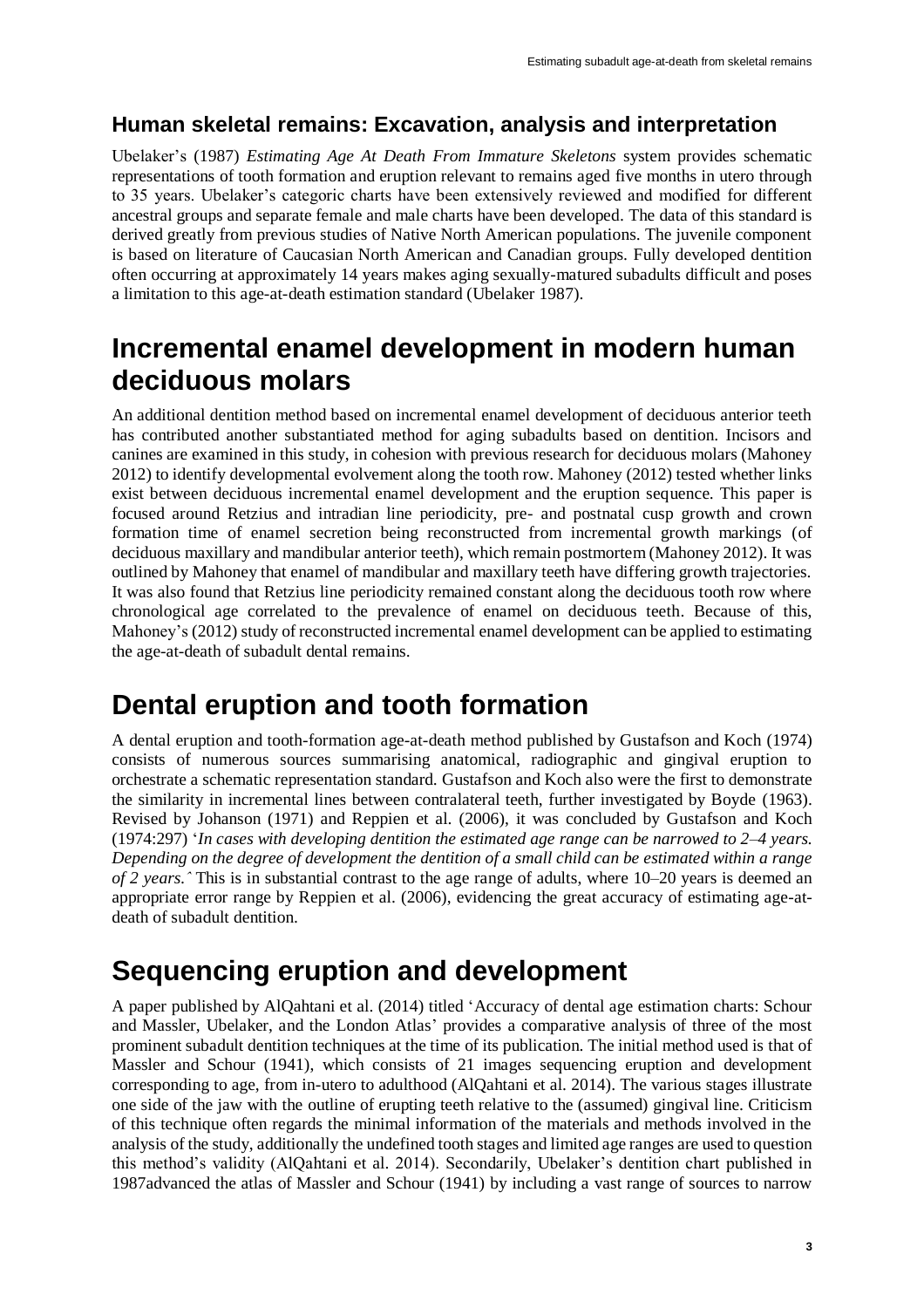age ranges whilst accounting for variation (White and Folkens 2005). Greatly similar to the Massler and Schour (1941) paper, Buikstra and Ubelaker's (1994) standard illustrates 21 stages of the eruption and development of maxillary and mandibular dentition from 28 weeks in-utero to 23 years (White and Folkens 2005). The tertiary standard analysed is the London Atlas, a 31 stage schematic based on 704 radiographs of known-age individuals, illustrating tooth eruption and development for each individual tooth. Median, minimum, and maximum tooth stages and alveolar eruption levels for each age category are included and the standard illustrates the enamel, dentine, cementum, and pulp relevant for each category (AlQahtani et al. 2014). The objective of this review was to assess the accuracy of Massler and Schour's (1941) atlas, Buikstra and Ubelaker's (1994) standard, and the London Atlas in estimating age from developing teeth (AlQahtani et al. 2014). A sample size of 1506 individuals was used, in the form of skeletal remains and panoramic dental radiographs, of known age (Goltz 2016). It was found in applying these three methods to the sample size, that all methods underestimated the age of the individuals; however the London Atlas was identified as the most accurate, whereby 39 per cent of individuals were assigned to the correct age using Massler and Schour's (1941) atlas, 40 per cent using Buikstra and Ubelaker's (1994) standard, and 53 per cent using the London Atlas (AlQahtani et al. 2014).

#### **Biological profiling in a forensic context**

This section of the paper will focus on forensic case studies, which have exhibited the crucial role of dental analysis in the aging of subadult remains, prescribing identity and further evidencing events and identities in the context of legality and prosecution. The examination and study of dentition comes under forensic odontology, a category within dentistry often defined as the handling and studying of dental evidence to evaluate and present ante-, peri-, and postmortem dental findings in the context of justice (Krishan et al. 2015). This discipline plays a significant role in the identification of individuals, specifically, in providing age-at-death estimations of subadult remains. As previously stated, morphologically sex and ancestry can be difficult to determine in juvenile skeletons; however, dentition is an extremely reliable method for estimating biological age. Dental expertise often becomes necessary when little or no other tissue is viable for analysis such as skeletonised remains, archaeological, mummified, or chemically influenced remains. Events such as fire, chemical accelerants, and other environmental factors influence human remains significantly. Bone being constituted of collagen, calcium phosphate, and calcium carbonate makes it strong and much more substantial than soft tissues (Krishan et al. 2015). Dental matter, being greatly made up of inorganic constituents (pulp, dentin, enamel, and cementum), is significantly more durable, preservable, and is not as subject to decomposition, in comparison to other tissues.

Identification of dentition relies heavily on the comparison of data. Many of the anthropological methods used in forensics involve charts, image sequencing, and growth indicators that can guide individuation parameters—specifically age-at-death—to an accurate estimation. Age-at-death is often the initial way to specify a smaller group of potential individuals; it is often then morphology, pathology, and ante- and postmortem records that prescribe the identity and individuation of the remains. The role of hard tissue analysis of human remains is paramount not only in assigning the identity of the deceased but also presenting circumstances of death: suspicious or otherwise, provenance, and likely actions of the perpetrator. A critical role of the forensic anthropologist is to study human remains, their context and condition, and, at the request of a governing party, to present biological findings relevant to legal representatives and broader society. It is through forensic files and case studies that the importance of human skeletal analysis—namely dentition—can be demonstrated in bringing about justice, societal peace of mind and identification of persons in a significant array of forensic cases.

## **Case study 1: Canada 1968**

The evaluation of the first case study aims to convey and demonstrate how the use of dentition has given rise to accurate age-at-death estimation and identity determination in the context of juvenile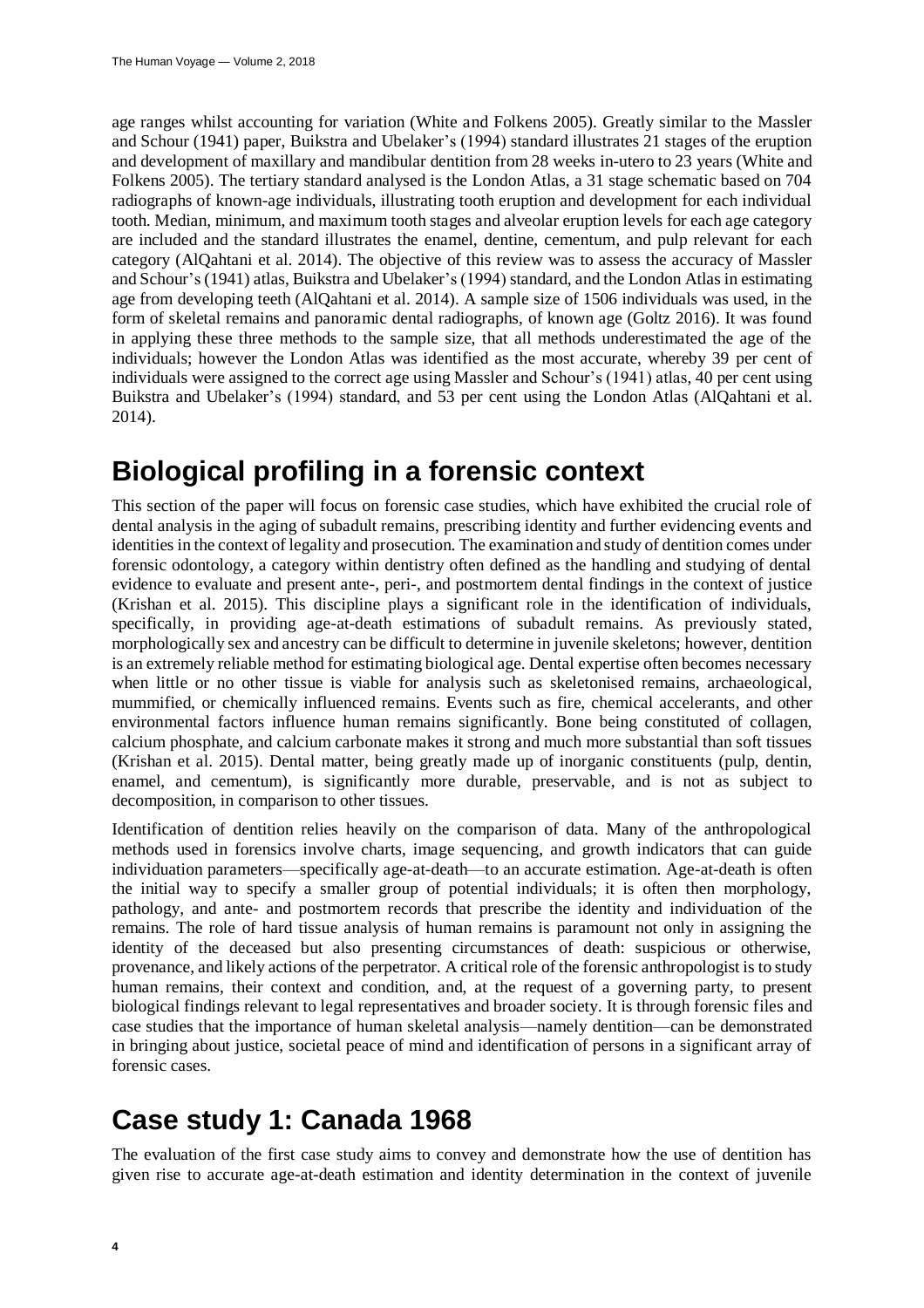remains. The cranium of a subadult was found on the bank of a river in Northern Canada in March of 1968 (Speller et al. 2012). The remains had initially been identified as being those of a seven-year-old boy, presumed to have drowned in the river three years prior. The dentition of the cranium included the eruption of the upper right second deciduous molar (which in initial forensic reporting had been mistakenly identified as a permanent first molar), assigning an incorrect age-at-death estimation of seven to nine years (Speller et al. 2012). It was stated in April 1969 that the cranium did not resemble the dental or ontogenic stage of the missing child (Speller et al. 2012). After a conclusion refuting the identity of the cranium as belonging to the missing child, the case remained in trust for 36 years until scientific techniques became available to repatriate and identify the cranial remains. Based on taphonomic indication of cartilage and bone preservation and exfoliation of hard tissue, the death of the individual was estimated to have occurred between 1958 and 1963, and the time elapsed since discovery to be between five and 10 years (Speller et al. 2012). This case, in particular, exemplifies the ability that anthropology has on solving 'cold' or untouched cases, as a result of technological advancement and expertise of individuals in bioarchaeological examination. In 2005, the remains were distributed to the Simon Fraser University's department of Archaeology in a tertiary attempt to establish the identity of the child (Speller et al. 2012). The initial aim of the reinvestigation was to analyse hard tissues and seek surviving kin for further testing. In addition to hard tissue analysis and geographic origin, seasonality was also tested using botanic materials and bomb-pulse dating to assist in providing evidence of identity.

Of the remains, several unerupted permanent teeth of the upper right maxilla were identified. The 5.5 (FDI (Federation Dentaire Internationale) nomenclature: deciduous maxillary right second molar) was also present (Speller et al. 2012). The primary means of analysis was age-at-death estimation methods of dentition, with the support of skeletal ossification methods, craniometrics, radiographs, and microscopy (Speller et al. 2012). Using the H.G Fischer model for radiographing the developing dentition, both native and non-native standards were used in comparative analysis. The bomb-pulse dating method was applied in order to measure the amount of carbon-14  $(^{14}C)$  deposited in the enamel of the tooth (Speller et al. 2012). The use of radiocarbon dating, such as bomb-pulse, detects the amount of incorporated atmospheric carbon atoms within the tissues of organisms, accumulated through the food chain, where increased deposition occurs predictably with increased age and the year of dental formation (in neonates) can be determined (Speller et al. 2012). The bomb-pulse method has been regarded as an exceptional indicator for age-at-death, based particularly on carbon deposits in dentition. It has accurately determining the year-of-birth in numerous forensic cases for the last 50 years. From the radiocarbon analysis of tooth 5.5, a recording of 1.206 (fraction modern) concentration was obtained, indicating that the formation of the crown's enamel occurred between 1959 and 1961 (Speller et al. 2012). Tooth 5.5's crown formation period is generally from 11 weeks prenatal to 11 months postnatal, and so it was assumed the crown enamel formation midpoint was at 1.5–6.5 months postnatal (Speller et al. 2012). This testing is indicative of a birth year between 1958 and 1962. The enamel of tooth 1.5 yielded a <sup>14</sup>C concentration of 1.553 (fraction modern); the tooth was incomplete at the time of death, indicating that death occurred during or after 1963 (Speller et al. 2012). Both teeth analysed for <sup>14</sup>C intersected on the bomb-pulse curve. Based on the carbon-14 dating in support of age-at-death techniques, the individual was born between 1958 and 1962 and died between 1963 and 1968 (Speller et al. 2012).

Due to the immature nature of the remains, neither sex nor ancestry could be ascertained using conventional anthropological standards. There was no exhibition of discrete traits such as enamel extensions or lacking wormian bones to indicate the individual was of Canadian Indigenous descent. Due to the ability of age-at-death dental techniques having extreme precision, personal identification of subadult remains relies heavily on this parameter. Determining age-at-death of these remains, dental formation, attrition, and eruption heavily constituted the basis of chronological age determination, with the assistance of skeletal-ossification and head-circumference methods. The stage of permanent tooth formation (assigned 3.19–5.45 years of age-at-death) was estimated based on the radiographic evaluation of four developing maxillary permanent teeth based on Canadian dentition standards adapted from Ubelaker's (1987) standards (Speller et al. 2012). The stage of deciduous root formation aged the remains at 2.79–4.52 years based on tooth 5.5 exhibiting incomplete apices at stage  $A_{1/2}$ , a characteristic completed by age 3.48 in European children (Speller et al. 2012). The root apex formation of tooth 5.5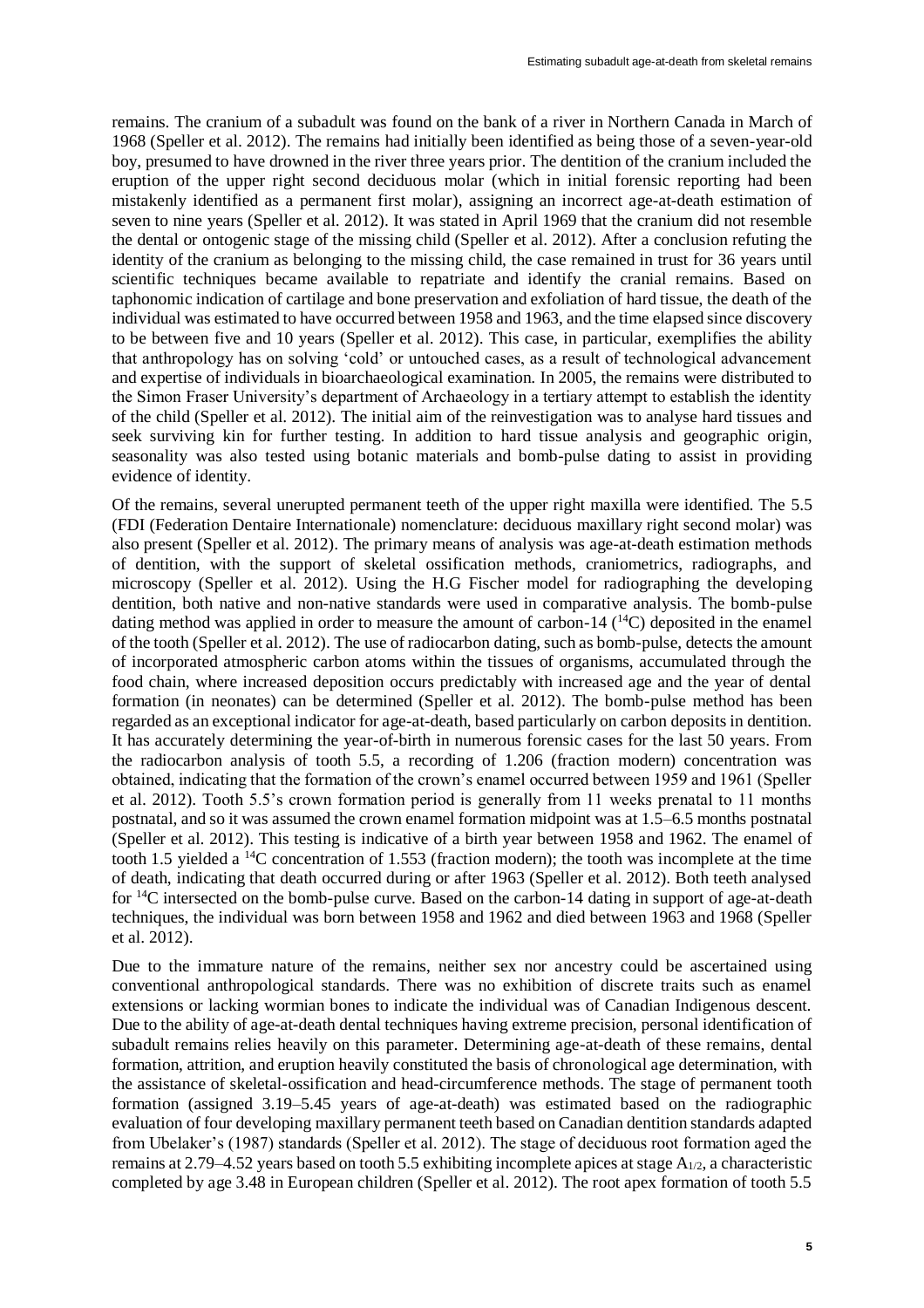indicated, more accurately, an age-at-death between 3.5 and 3.9 years of age. Basi-occipital fusion and cranial dimensions placed the age at 4.6–6 years (Speller et al. 2012). Cranial circumference, however, aged the individual more broadly, at 'older than 3 years' for an averaged result of 3.53–5.32 years old at the time of death. An average was deduced based on the above four age-at-death-indicators to be that of 4.4 (±1) years (Speller et al. 2012). Chemical testing of botanical remains—leaf buds of *Populus balsamifera* (black cottonwood)—found within the interior of the cranium indicated that deposition occurred in the spring season (Speller et al. 2012).

Two teeth from the cranium, including the previously-mentioned deciduous upper-second molar (5.5) and a permanent-successional second-upper premolar (1.5 FDI), underwent enamel preparation and accelerator mass spectrometry (Speller et al. 2012). Two unerupted teeth—permanent upper first premolar (1.4 FDI) and permanent first upper molar (1.6 FDI)—in addition to a 2.41g section of the right occipital squama were subject to extensive chemical decontamination in preparation for DNA analysis (Speller et al. 2012). Methods used also included: UV radiation, crushing into powder by means of cryogenic mill, incubation, and centrifugation to produce approximately 100 μL of DNA solution from each of the three samples (Speller et al. 2012). The DNA analysis targeting mitochondrial DNA is an easily detectable component in degraded remains in comparison to that of nuclear DNA. PCR amplifications, including negative controls and extraction blanks for accuracy, were then visualised by electrophoresis where the determined mtDNA sequence was compared to forensic databases and potential kin (Speller et al. 2012). Further chemical testing targeting short fragments of amelogenin was conclusive of both X and Y chromosomes being present, indicating the juvenile remains were indeed male (Speller et al. 2012).

As age-at-death  $(4.4\pm1$  years) and sex (male) had been confirmed by dentition and DNA, haplogroup K also indicated a likely European ancestry. Further investigation continued in an attempt to identify the individual. The initial indication that a male aged 4.63 years had gone missing and drowned was further investigated by mtDNA reference of a maternal relative. A complete mtDNA profile was attained for the cranium, to compare to a maternal DNA reference of a potential sibling, obtained by a buccal swab (Speller et al. 2012). The investigation was undertaken in an attempt to attain a paternal DNA reference from a putative father. Through mini-STR analysis, both the DNA from the putative father and the remains exhibited a heterozygote peak pattern, of which both loci evidenced a paternal allele, hence a parent-child relationship was determined (Speller et al. 2012).

The ability to reconstruct a biological profile of human skeletal remains, through anthropological methods, has provided sufficient evidence to secure legal identification of this deceased child. A portion of the skull and incomplete dentition was enough to determine age-at-death, and with the addition of DNA, a positive identification was made. In 2009, the identity of the remains was confirmed as the missing child presumed drowned in the spring of 1965; a death certificate was issued, the case closed, and loved ones gained peace of mind (Speller et al. 2012). Age-at-death dentition techniques were critical in the process of assigning an identity to the child's remains, 40 years later. This forensic case exemplifies the potential biological anthropology has in the identification of remains through biological profile construction. In collaboration with modern mtDNA analysis, radiocarbon assessment of enamel, and the role of bomb-pulse methodology in determining birth year via tooth formation, this case was solved.

#### **Subsequent case studies**

Two additional cases illustrating the use of age-at-death estimation to construct a biological profile are briefly summarised. Both of these cases involve a focus on the analysis of dentition for subadult ageat-death remains within a forensic context, whereby identity has been prescribed, criminal evidence communicated, and justice served. In 2005, human remains were recovered in a Scottish woodland with severe facial and head injuries; identification could not be determined (BDJ 2011). Authorities were searching for a missing five-year-old girl at the time, who lived in close proximity to where the remains were found (BDJ 2011). Postmortem dental age estimation by means of Buikstra and Ubelaker's (1994) eruption and formation stages confidently estimated the age-at-death of the subadult to be approximately 5 years  $\pm$  3 months (BDJ 2011). Postmortem radiography confirmed the presence of a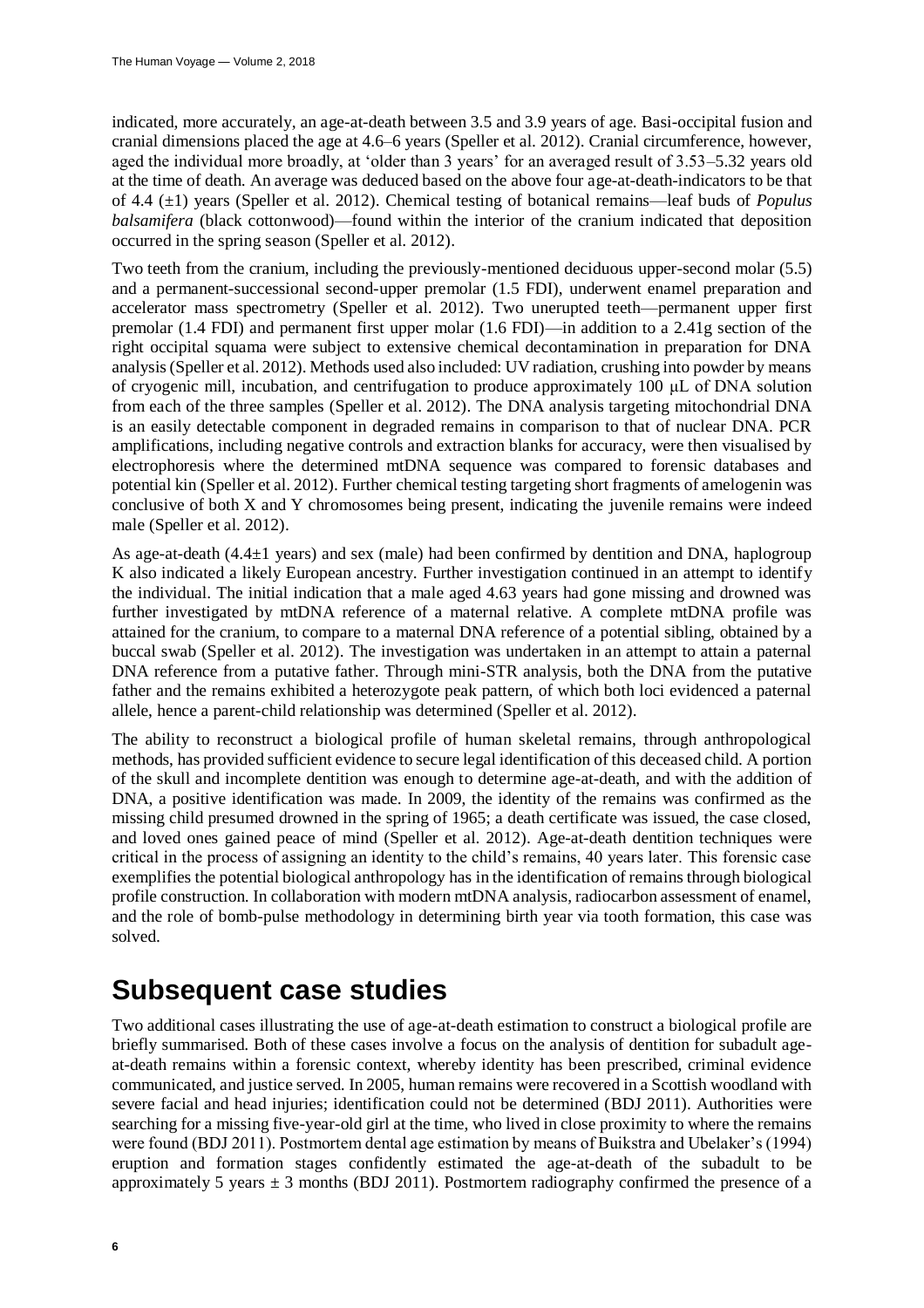carious, lower-left, deciduous molar with apical pathology, confirming the identity of the child from a previous dental record of an untreated abcess (BDJ 2011). This conclusion was further supported by clinical examination and DNA testing. The mother and stepfather of the five-year-old were suspects in the trial. The child's stepfather was convicted of manslaughter. This closing of the case and bringing of justice came about as a result of a heavy dependence on forensic dental identification.

Thirdly, a case of juvenile skeletal remains, found by a fast-flowing river, was investigated from 1991– 1993 (BDJ 2011). There was no skull, although a mandible, sections of a pelvis, and numerous pieces of rib and vertebrae were among the remains (BDJ 2011). Clinical and radiographic dental examination gave a precise age-at-death estimation—based on standards of Buikstra and Ubelaker (1994) and Gustafson and Koch (1974)—of 8.3 years  $\pm$  3 months (BDJ 2011). Posterior deciduous teeth were missing from the mandible, posing some aspect of identity determination. After DNA testing and antemortem dental records evidencing the deciduous teeth extraction, the identity of the remains was identified as being those of a young boy, Jaime Lavis, reported missing a year earlier (BDJ 2011). Jaime was last seen on a public bus, alone, groomed by the bus driver (Vickers) to remain on the bus for the rest of the day, according to security footage of the bus station depot. A sexually motivated crime, the bus driver was then found to have dispersed sections of the remains in various locations; no more of them have been recovered (BDJ 2011). He was sentenced to life in prison. If forensic odontology was unable to identify the age-at-death and identity of Lavis by means of radiographs and dental records, Vickers would not have been prosecuted. Jaime Lavis was 8 years and 6 months old—within two months of the age-at-death estimation deduced from dental-eruption stage methods of the teeth of the lower mandible (BDJ 2011).

It is through the extensive scientific research that anthropological methods have been developed to accurately construct biological profiles of deceased individuals. In subadult contexts, age-at-death estimation poses the greatest potential in determining identity, by fontanelle closure, epiphyseal fusion, and, in particular, through analysis of dentition. The individuality and preservable nature of teeth make them invaluable in forensic investigation, and in cohesion with other skeletal parameters, age-at-death and identity can be estimated to a great degree of accuracy.

It is in these forensic cases that the importance of biological profile reconstruction is foregrounded. Particularly identifiable in the first case study, the application of eruption and development sequences proves successful in the aging and subsequent identification of subadult remains. Similarly, the secondary and tertiary cases where dental approaches were applied allowed for the accurate age-atdeath of the subadult's dental remains attributed to Ubelaker's (1987) and Gustafson and Koch's (1974) standards. Of all of the above cases, remains were accurately aged based on dental approaches and successfully identified by individual dental records. Age-at-death estimation by forensic odontology applies numerous standards and methods to analyse dental parameters, estimate age-at-death, and accurately conclude identity.

#### **References**

- AlQahtani S, Hector M, Liversidge H. 2014. Accuracy of dental age estimation chars: Schour and Massler, Ubelaker and the London Atlas. Am J Phys Anthropol. 152:70–78[. doi.org/10.1002/ajpa.22473](https://doi.org/10.1002/ajpa.22473)
- British Dental Journal [Internet]. 2011. Forensic odontology: Dental identification cases. Nature Publishing Group on behalf of the British Dental Association. Available from: https://www.nature.com/bdj/collections/Case\_reports/bdj\_s8\_33.html
- Boyde A. 1963. Estimation of age at death of young human skeletal remain from incremental lines in dental enamel. Third International Meeting in Forensic Immunology, Medicine, Pathology and Toxicology. pp 36– 46.
- Buikstra JE, Ukelaker DH. 1994. Standards for data collection from human skeletal remains. Arkansas Archaeological Survey Research Series. 44.
- Franklin D. 2010. Forensic age estimation in human skeletal remains: Current concepts and future directions. Leg Med. 12(1):1–7. [doi.org/10.1016/j.legalmed.2009.09.001](https://doi.org/10.1016/j.legalmed.2009.09.001)